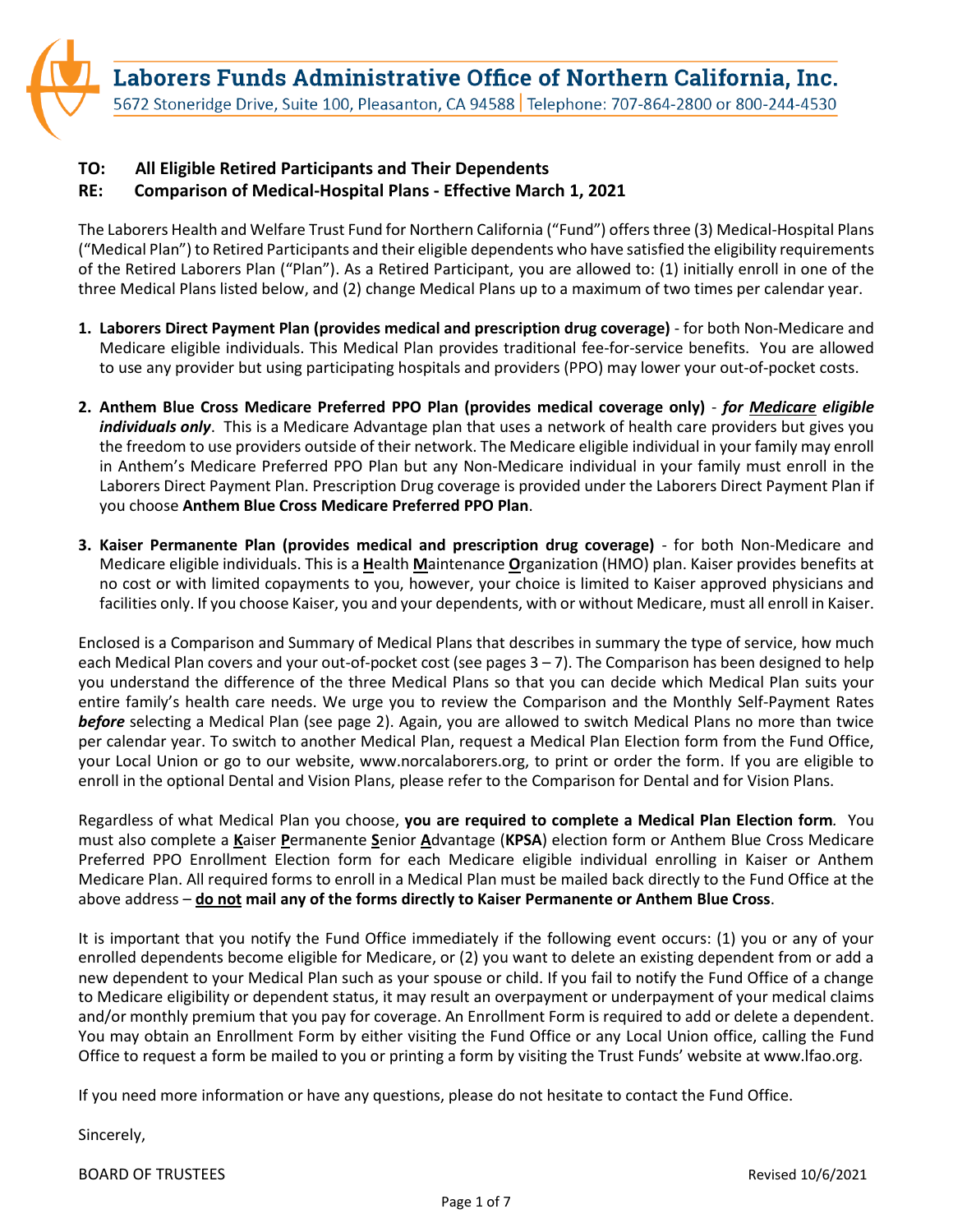

## **MONTHLY SELF-PAYMENT RATES FOR MEDICAL, DENTAL AND VISION COVERAGE** March 1, 2021

**1. MEDICAL PLAN (including Prescription Drug benefits)** - The Fund offers the following 3 Medical Plans: (1) **Laborers Direct Payment Plan**, (2) **Anthem Blue Cross Medicare Preferred PPO Plan** and (3) **Kaiser Permanente Plan**. Please note that the Anthem Blue Cross Preferred PPO **is for Medicare eligible individuals only**. If only you or your spouse has Medicare and the other is Non-Medicare, the Medicare eligible individual may elect Anthem's Medicare Preferred PPO Plan, but the Non-Medicare individual must enroll in the Laborers Direct Payment Plan. If you both have Medicare, you are allowed to split Medical Plans, meaning you may enroll in Anthem's Medicare Preferred PPO Plan and your spouse in Laborers Direct Payment Plan (or vice versa). You pay 100% of the rate shown in the table below for the Medical Plan coverage that you elected unless you are entitled to a 25% or 50% Subsidy based upon the following criteria:

**50% Subsidy (you pay 50% of the rate shown)** - If you are age 55 or over (age 55 means the month following your 55<sup>th</sup> birthday) and earned 25 Years of Credited Service, or regardless of age and Years of Credited Service, you were approved a Disability Pension based on a Social Security Disability Award, or regardless of Years of Credited Service, you are age 70 (age 70 means the month following your 70<sup>th</sup> birthday).

**25% Subsidy (you pay 75% of the rate shown)** - If you are age 55 or over and earned 10 - 24 Years of Credited Service.

- **2. DENTAL PLAN** The Fund offers the following 2 Dental Plans: Anthem Blue Cross Dental Complete and DeltaCare USA.
- **3. VISION PLAN**  The Fund offers the following 2 Vision Plans: Anthem Blue Cross Blue View Vision and Kaiser Vision Essentials

**IMPORTANT**: Self-Payment Rates are subject to change every March 1. The Subsidy **does not apply** to Dental and Vision Plans.

|                                                                                                                         | <b>Medical Plan (including Prescription Drug benefits)</b>                                                                    |                                                                              |                                               |                                                                                                       | <b>Dental Plan</b>                            | <b>Vision Plan</b>                                                                         |
|-------------------------------------------------------------------------------------------------------------------------|-------------------------------------------------------------------------------------------------------------------------------|------------------------------------------------------------------------------|-----------------------------------------------|-------------------------------------------------------------------------------------------------------|-----------------------------------------------|--------------------------------------------------------------------------------------------|
| <b>TYPE OF</b><br><b>COVERAGE</b>                                                                                       | <b>Laborers Direct</b><br>Payment Plan                                                                                        | <b>Anthem Blue Cross</b><br><b>Medicare Preferred PPO</b><br>(Medicare only) | <b>Kaiser</b><br>Permanente<br>(Non-Medicare) | Kaiser Permanente<br>Senior Advantage<br>(Medicare)                                                   | Plan that you elected.                        | You pay 100% of the rate shown below PLUS<br>the rate (subject to Subsidy) for the Medical |
| One Medicare                                                                                                            | \$375                                                                                                                         | \$319                                                                        |                                               | \$357                                                                                                 | Regardless of                                 | Regardless of family                                                                       |
|                                                                                                                         | \$734                                                                                                                         | \$637                                                                        |                                               |                                                                                                       | family size, the                              | size, the monthly                                                                          |
| <b>Two Medicare</b>                                                                                                     | \$694 (one is enrolled in Laborers Plan and<br>the other one is enrolled in Anthem Blue<br>Cross Medicare Preferred PPO Plan) |                                                                              | \$714                                         | monthly premium<br>is the same.<br>Anthem Blue Cross                                                  | premium is the same.<br>Anthem Vision<br>\$10 |                                                                                            |
| One Non-Medicare                                                                                                        | \$1,176                                                                                                                       |                                                                              | \$1,196                                       |                                                                                                       | \$63                                          |                                                                                            |
| Two Non-Medicare                                                                                                        | \$2,349                                                                                                                       |                                                                              | \$2,393                                       |                                                                                                       |                                               | *Kaiser Vision                                                                             |
| One Medicare and<br>One Non-Medicare                                                                                    | \$1,495 (Non-Medicare<br>individuals must enroll                                                                              |                                                                              |                                               | \$1,553                                                                                               | \$5<br>DeltaCare USA<br>\$47                  |                                                                                            |
| One Medicare and<br>Two Non-Medicare                                                                                    | \$1,551                                                                                                                       | in Laborers Direct<br>Payment Plan)                                          | \$2,548                                       |                                                                                                       |                                               | * - if you are<br>enrolled in the                                                          |
| Family (3 or more)<br>If your family mix is<br>different from above,<br>call the Fund Office<br>for the specific rates. | \$2,349<br>Non-Medicare<br>Family                                                                                             |                                                                              | \$3,387<br>Non-Medicare<br>Family             | \$357 per Medicare person<br>(Non-Medicare individuals<br>may enroll in Kaiser Non-<br>Medicare Plan) |                                               | <b>Laborers Direct</b><br>Payment Plan, you<br>are not allowed to<br>choose Kaiser Vision. |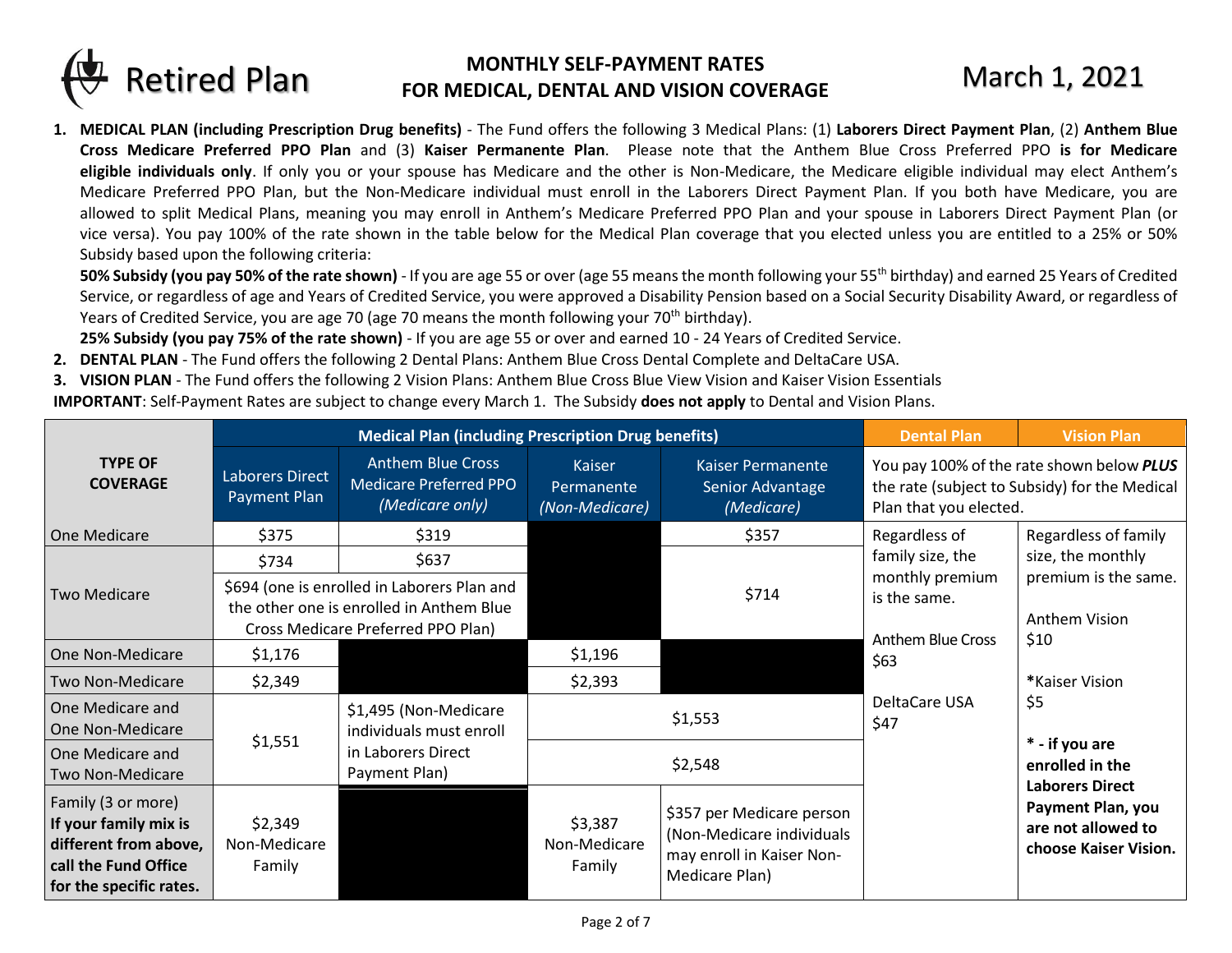

## **MEDICAL-HOSPITAL-PRESCRIPTION DRUGS BENEFITS** Retired Plan MEDICAL-HOSPITAL-PRESCRIPTION DRUGS BENEFITS March 1, 2021

| <b>General</b>                                                                                                                                                                                                                                                                                                                                                                                                                                                                                                                                                                                                                                                                                                                                                                                           | <b>LABORERS Direct Payment Plan</b>                                                                                                                                                                                                                                                                                                                   | <b>Kaiser Permanente</b>                                                                                                                                                                                                          | Kaiser Permanente Senior Advantage                                                                                                                                                                                                                                                                                                                    |  |
|----------------------------------------------------------------------------------------------------------------------------------------------------------------------------------------------------------------------------------------------------------------------------------------------------------------------------------------------------------------------------------------------------------------------------------------------------------------------------------------------------------------------------------------------------------------------------------------------------------------------------------------------------------------------------------------------------------------------------------------------------------------------------------------------------------|-------------------------------------------------------------------------------------------------------------------------------------------------------------------------------------------------------------------------------------------------------------------------------------------------------------------------------------------------------|-----------------------------------------------------------------------------------------------------------------------------------------------------------------------------------------------------------------------------------|-------------------------------------------------------------------------------------------------------------------------------------------------------------------------------------------------------------------------------------------------------------------------------------------------------------------------------------------------------|--|
| <b>Information</b>                                                                                                                                                                                                                                                                                                                                                                                                                                                                                                                                                                                                                                                                                                                                                                                       | for Non-Medicare Individuals                                                                                                                                                                                                                                                                                                                          | for Non-Medicare Individuals                                                                                                                                                                                                      | for Medicare Individuals                                                                                                                                                                                                                                                                                                                              |  |
| IMPORTANT for Medicare Eligible Individuals: The Medical-Hospital benefits described in the column "LABORERS Direct Payment Plan for Non-Medicare Individuals" are for Non-<br>Medicare individuals only under the Laborers Direct Payment Plan. For individuals with Medicare, the Laborers Direct Payment Plan and Anthem Blue Cross Medicare Preferred PPO<br>Plan have the same level of coverage as follows: 100% of the Medicare Part A (Hospitalization) deductible and/or coinsurance; 100% of the Medicare individual's responsibility<br>under Part B provided the expenses are covered by the Plan. If you have Medicare and you elect Anthem Blue Cross Medicare Preferred PPO Plan, any eligible member in your family<br>without Medicare MUST enroll in the Laborers Direct Payment Plan. |                                                                                                                                                                                                                                                                                                                                                       |                                                                                                                                                                                                                                   |                                                                                                                                                                                                                                                                                                                                                       |  |
| <b>MEDICAL-HOSPITAL BENEFITS</b>                                                                                                                                                                                                                                                                                                                                                                                                                                                                                                                                                                                                                                                                                                                                                                         |                                                                                                                                                                                                                                                                                                                                                       |                                                                                                                                                                                                                                   |                                                                                                                                                                                                                                                                                                                                                       |  |
| Type of Plan                                                                                                                                                                                                                                                                                                                                                                                                                                                                                                                                                                                                                                                                                                                                                                                             | The Direct Payment Plan provides traditional, fee-for-<br>service medical benefits and offers higher coverage<br>when you use Anthem Blue Cross participating<br>hospitals and providers (PPO).                                                                                                                                                       | member's service area.                                                                                                                                                                                                            | Care is provided through physicians or medical<br>Care is provided through physicians or medical staff at a Kaiser Permanente facility located in the<br>staff at a Kaiser Permanente facility located in the member's service area. Medicare will not pay for<br>or provide benefits for services received outside<br>the Kaiser's Medicare Program. |  |
| Geographical<br>Area Covered                                                                                                                                                                                                                                                                                                                                                                                                                                                                                                                                                                                                                                                                                                                                                                             | Expenses incurred outside the United States and its<br>Territories are covered if due to Emergency Services<br>If the expense is covered, normal benefits will apply.                                                                                                                                                                                 | You must reside within Kaiser Service Area, usually within California. If you have any question whether<br>your residence address is a Kaiser Service Area, contact the Trust Fund Office.                                        |                                                                                                                                                                                                                                                                                                                                                       |  |
| Choice of<br>Physicians                                                                                                                                                                                                                                                                                                                                                                                                                                                                                                                                                                                                                                                                                                                                                                                  | Unlimited. Use of Anthem Blue Cross participating<br>physicians result in lower out-of-pocket expenses.                                                                                                                                                                                                                                               | Each member may use any Kaiser Permanente Physician.                                                                                                                                                                              |                                                                                                                                                                                                                                                                                                                                                       |  |
| <b>Specialized Care:</b><br>In-Network                                                                                                                                                                                                                                                                                                                                                                                                                                                                                                                                                                                                                                                                                                                                                                   | You select any specialist.                                                                                                                                                                                                                                                                                                                            | Self-referral to specialists such as optometry, chemical dependency, psychiatry, and OB/Gyn. Your<br>Kaiser Permanente physician refers you to other specialists.                                                                 |                                                                                                                                                                                                                                                                                                                                                       |  |
| <b>Outside Network</b>                                                                                                                                                                                                                                                                                                                                                                                                                                                                                                                                                                                                                                                                                                                                                                                   | You select any specialist.                                                                                                                                                                                                                                                                                                                            | An outside specialist requires specific referral from your Plan Physician. Cost Sharing is consistent with<br>Plan coverage required for services if provided by a Plan Provider or referred by a Kaiser Permanente<br>Physician. |                                                                                                                                                                                                                                                                                                                                                       |  |
| Out-of-Area Care                                                                                                                                                                                                                                                                                                                                                                                                                                                                                                                                                                                                                                                                                                                                                                                         | Out of network benefits apply to treatment anywhere<br>in the United States, its territories, and possessions.<br>Services outside United States may be covered if due<br>to emergency.                                                                                                                                                               | Cost Sharing for Emergency Care, Post-Stabilization Care, and Out-of-Area Urgent Care from a Non-Plan<br>Provider is the Cost Sharing for a plan provider and subject to authorization.                                           |                                                                                                                                                                                                                                                                                                                                                       |  |
| Lifetime Benefit<br>Maximum                                                                                                                                                                                                                                                                                                                                                                                                                                                                                                                                                                                                                                                                                                                                                                              | \$750,000 per individual, \$2,000 reinstatement per<br>Plan Year.                                                                                                                                                                                                                                                                                     | per calendar year.                                                                                                                                                                                                                | None. Some restrictions apply. \$1,500 maximum out-of-pocket per individual up to \$3,000 per family                                                                                                                                                                                                                                                  |  |
| Annual Deductible                                                                                                                                                                                                                                                                                                                                                                                                                                                                                                                                                                                                                                                                                                                                                                                        | \$150 per individual, maximum of \$450 per family per<br>Plan Year (March 1 - February 28).<br>Does not apply to Inpatient Hospital, Physical Exam,<br>Preventive Services, Urgent Care Services and<br>Prescription Drug benefits. Deductible amount<br>applied in December, January and February will be<br>carried forward to following Plan Year. | None.                                                                                                                                                                                                                             |                                                                                                                                                                                                                                                                                                                                                       |  |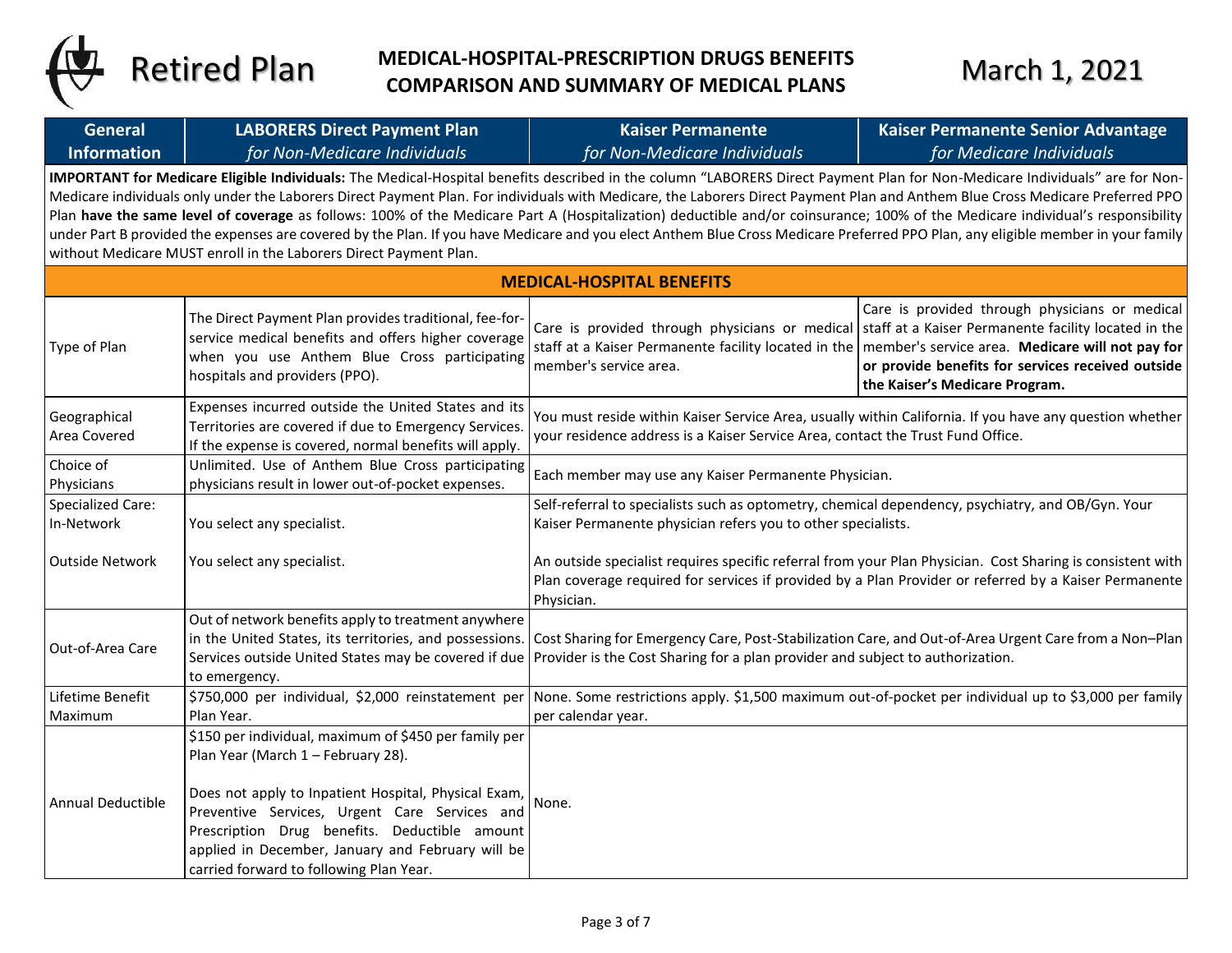| <b>General</b>                                                                | <b>LABORERS Direct Payment Plan</b>                                                                                                                                                                                                                                                                                                                                                         | <b>Kaiser Permanente</b>                                                                                                                                                                                                                                                                                                                                                                                               | Kaiser Permanente Senior Advantage |  |
|-------------------------------------------------------------------------------|---------------------------------------------------------------------------------------------------------------------------------------------------------------------------------------------------------------------------------------------------------------------------------------------------------------------------------------------------------------------------------------------|------------------------------------------------------------------------------------------------------------------------------------------------------------------------------------------------------------------------------------------------------------------------------------------------------------------------------------------------------------------------------------------------------------------------|------------------------------------|--|
| <b>Information</b>                                                            | for Non-Medicare Individuals                                                                                                                                                                                                                                                                                                                                                                | for Non-Medicare Individuals                                                                                                                                                                                                                                                                                                                                                                                           | for Medicare Individuals           |  |
| Out-of-Pocket<br>Annual Maximum<br>Medical & Hospital<br><b>Expenses Only</b> | \$3,000 per individual, maximum of \$6,000 per family<br>per Plan Year. Includes your deductible, coinsurance<br>and copayments for charges by PPO providers only.<br>Does not include your coinsurance to Non-PPO<br>providers, penalties for not using a PPO hospital or<br>not obtaining a pre-admission review for admission to<br>a Non-PPO hospital, Plan exclusions and limitations. | For Services subject to the maximum, you will not pay any more Cost Share for the rest of the calendar<br>year if the Copayments and Coinsurance you pay for those Services add up to the following amount:<br>for any one Member = $$1,500$ per calendar year.                                                                                                                                                        |                                    |  |
| <b>Inpatient Hospital</b><br>Medical/Surgery<br>Mental Health                 | Not subject to Deductible.<br>thereafter of negotiated rates.<br>Non-PPO Hospital - 70%* of 1st \$10,000 and 100%<br>thereafter of allowed charges. * - 90% if emergency<br>admission or patient resides outside California.                                                                                                                                                                | Hospital inpatient care (including room and board, drugs, imaging, laboratory, other diagnostic and<br>PPO Hospital - 90% of 1st \$10,000 and 100% treatment Services, and Plan Physician Services): No charge.                                                                                                                                                                                                        |                                    |  |
| Total Hip or Knee<br>Replacement<br>Surgery                                   | \$30,000 Maximum Plan Allowance. Higher out-of-<br>pocket costs if you do not use a Value-Based Site<br>hospital approved by the Plan.                                                                                                                                                                                                                                                      | Same as Medical/Surgery above but not to exceed Outpatient surgery and outpatient procedures (including imaging and diagnostic Services) when<br>performed in an ambulatory surgery center or in a hospital operating room, or any setting where a<br>licensed staff member monitors your vital signs as you regain sensation after receiving drugs to reduce<br>sensation or minimize discomfort: \$10 per procedure. |                                    |  |
| <b>Skilled Nursing</b><br>Facility/ECF                                        | Same as Medical/Surgery above.                                                                                                                                                                                                                                                                                                                                                              | Skilled nursing facility services up to 100 days per benefit period: No charge.                                                                                                                                                                                                                                                                                                                                        |                                    |  |
| Alcohol and<br>Substance Abuse                                                | Same as Medical/Surgery above.                                                                                                                                                                                                                                                                                                                                                              | Inpatient detoxification: No charge.<br>Individual outpatient substance use disorder evaluation and treatment: \$10 per visit.<br>Group outpatient substance use disorder treatment: \$5 per visit.                                                                                                                                                                                                                    |                                    |  |
| Utilization<br>Review                                                         | Automatic part of Plan procedures. Required for most Automatic part of Plan procedures.<br>hospital stay. Up to \$2,000 penalty for non-<br>compliance if admitted to Non-PPO Hospital.                                                                                                                                                                                                     |                                                                                                                                                                                                                                                                                                                                                                                                                        |                                    |  |
| <b>Medical Care</b><br><b>Outpatient Hospital</b>                             | Subject to Deductible.<br>PPO Hospital - 90% of negotiated rates.<br>Non-PPO Hospital - 70% of allowed charges.                                                                                                                                                                                                                                                                             | Outpatient surgery and certain other outpatient procedures: \$10 per procedure.                                                                                                                                                                                                                                                                                                                                        |                                    |  |
| <b>Emergency Room</b><br><b>Outpatient Hospital</b>                           | Subject to Deductible.<br>\$25 copayment each for visits 1, 2 and 3, \$50 each<br>visit thereafter per calendar year whether PPO or<br>Non-PPO Hospital is used.<br>PPO Hospital - 90% of negotiated rates.<br>Non-PPO Hospital - 70% of allowed charges.<br>Copayment waived under certain circumstances.                                                                                  | \$50 copayment per visit.<br>Copayment waived if admitted.                                                                                                                                                                                                                                                                                                                                                             |                                    |  |
| <b>Urgent Care Facility</b><br>Services                                       | Not subject to Deductible.<br>PPO Hospital - 90% of negotiated rates.<br>Non-PPO Hospital - 70% of allowed charges.                                                                                                                                                                                                                                                                         | Urgent Care visits: \$10 per visit.                                                                                                                                                                                                                                                                                                                                                                                    |                                    |  |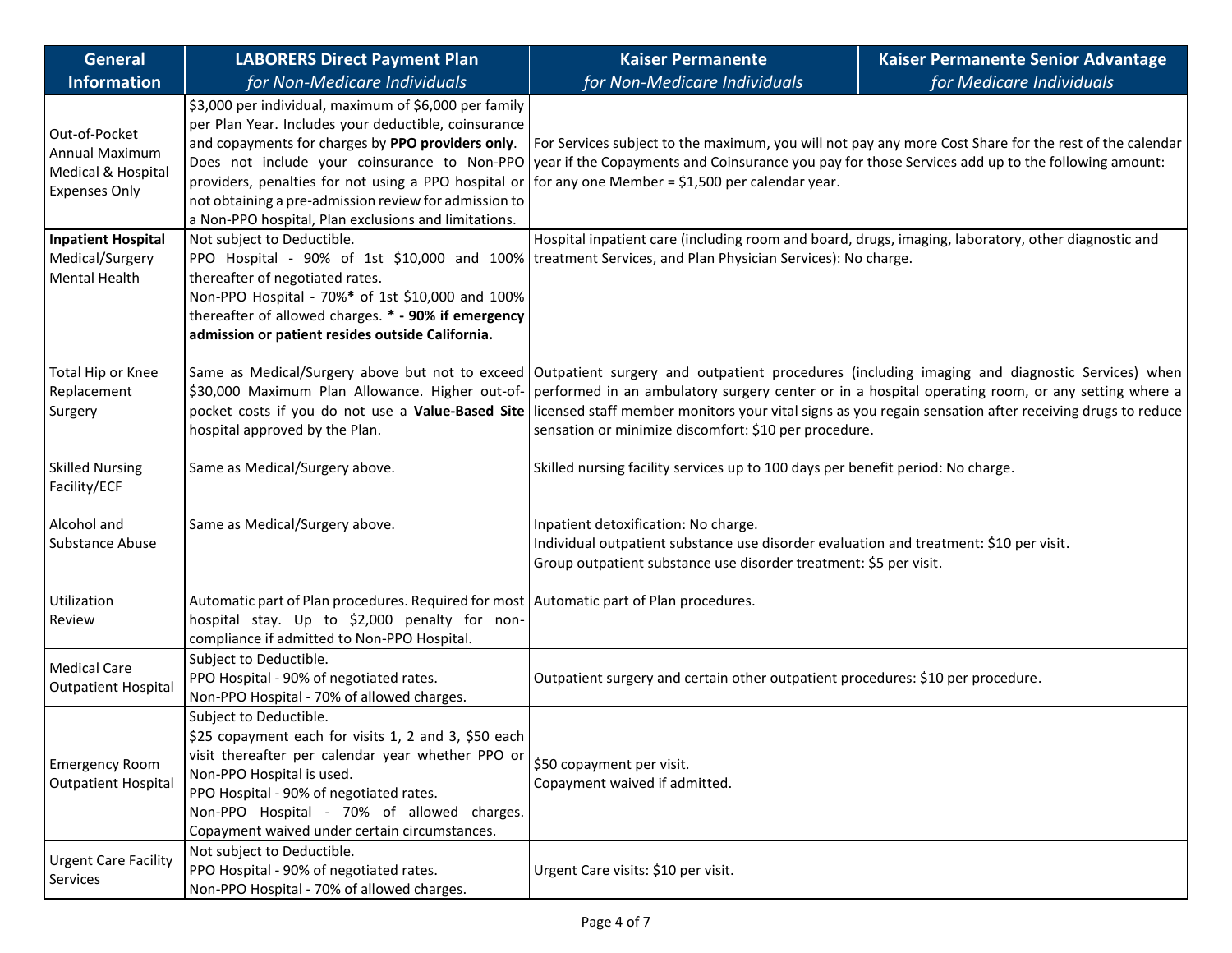| <b>General</b>                                                                      | <b>LABORERS Direct Payment Plan</b>                                                                                                                                                                                                                                                                            | <b>Kaiser Permanente</b>                                                                                                                                                                                                                         | Kaiser Permanente Senior Advantage        |  |
|-------------------------------------------------------------------------------------|----------------------------------------------------------------------------------------------------------------------------------------------------------------------------------------------------------------------------------------------------------------------------------------------------------------|--------------------------------------------------------------------------------------------------------------------------------------------------------------------------------------------------------------------------------------------------|-------------------------------------------|--|
| <b>Information</b>                                                                  | for Non-Medicare Individuals                                                                                                                                                                                                                                                                                   | for Non-Medicare Individuals                                                                                                                                                                                                                     | for Medicare Individuals                  |  |
| Arthroscopic,<br>Cataract or<br>Colonoscopy<br>Procedure<br><b>Facility Charges</b> | Subject to Deductible.<br>PPO Hospital - 90%* of negotiated rates.<br>Non-PPO Hospital - 70%* of allowed charges.<br>* - Subject to Maximum Plan Allowance (MPA):<br>Arthroscopy \$6,000<br>Cataract \$2,000 * Colonoscopy \$1,500<br>Exception: MPA does not apply if a Value-Based Site<br>facility is used. | Outpatient surgery and certain other outpatient procedures: \$10 per procedure.                                                                                                                                                                  |                                           |  |
| Ambulatory<br>Surgery<br>Center                                                     | Subject to Deductible.<br>PPO Facility - 90% of negotiated rates.<br>Non-PPO Facility - \$500 Maximum Plan Allowance                                                                                                                                                                                           | Outpatient surgery and certain other outpatient procedures: \$10 per procedure.                                                                                                                                                                  |                                           |  |
| Home Health Care                                                                    | Subject to Deductible. 90% of covered charges.<br>Only upon referral by Case Management.                                                                                                                                                                                                                       | Home health care Services (Up to 2 hours maximum/visit, up to 3 visits maximum/day, up to 100 visits<br>maximum/year): No charge.                                                                                                                |                                           |  |
| <b>Hospice Care</b>                                                                 | Subject to Deductible. 90% of covered charges.<br>Only upon referral by Case Management.                                                                                                                                                                                                                       | No charge.                                                                                                                                                                                                                                       |                                           |  |
| Physician Fees:<br><b>Office Visits</b>                                             | Subject to Deductible and \$15 copayment per visit.<br>PPO Physician - 100% negotiated rate.<br>Non-PPO Physician - 70% allowed charge.                                                                                                                                                                        | \$10 per visit.                                                                                                                                                                                                                                  |                                           |  |
| Electronic/On-line<br>Telehealth                                                    | LiveHealth Online Service. 100% of allowed charge, Physician Specialist Visits - No charge.<br>no Deductible and Copayment.                                                                                                                                                                                    | Including medical, mental health and substance Telehealth Visits – Interactive video visits or scheduled telephone visits:<br>abuse exams. You must use a physician through Primary Care Visits and Non-Physician Specialist Visits – No charge. |                                           |  |
| Surgery                                                                             | Subject to Deductible.<br>PPO Physician - 90% of negotiated rate.<br>Non-PPO Physician - 70% of allowed charge.                                                                                                                                                                                                | Outpatient surgery and certain other outpatient procedures: \$10 per procedure.                                                                                                                                                                  |                                           |  |
| <b>Emergency Room</b><br>Physician                                                  | Subject to Deductible.<br>PPO Physician - 90% of negotiated rate.<br>Non-PPO Physician - 90% of allowed charge.                                                                                                                                                                                                | Emergency Department Visits: \$50 per visit.                                                                                                                                                                                                     |                                           |  |
| Physical Exam and                                                                   | Not subject to Deductible and Physician Office Visit<br>copayment.<br><b>Maximum Plan Allowance:</b><br>Participant or Spouse - \$300 per exam.                                                                                                                                                                | Routine physical exams, including well-woman and<br>preventive exams for Members age 2 and older:<br>\$10 per visit.                                                                                                                             | Annual Wellness visit and the "Welcome to |  |
| Well Baby                                                                           | Child older than age 2 - \$200 per exam.<br>Well Baby charges for dependent children up to age<br>2 are payable as routine office visit and not subject to<br>\$200 maximum per exam.                                                                                                                          | Well-child preventive exams for Members through<br>age 23 months: \$5 per visit.                                                                                                                                                                 | Medicare" preventive visit: No charge.    |  |
| Immunizations<br>Inoculations                                                       | Subject to Deductible.<br>PPO Provider - 90% of negotiated rate.<br>Non-PPO Provider - 70% of allowed charge.                                                                                                                                                                                                  | Immunizations (including the vaccine) administered to you in a Plan Medical Office: No charge.                                                                                                                                                   |                                           |  |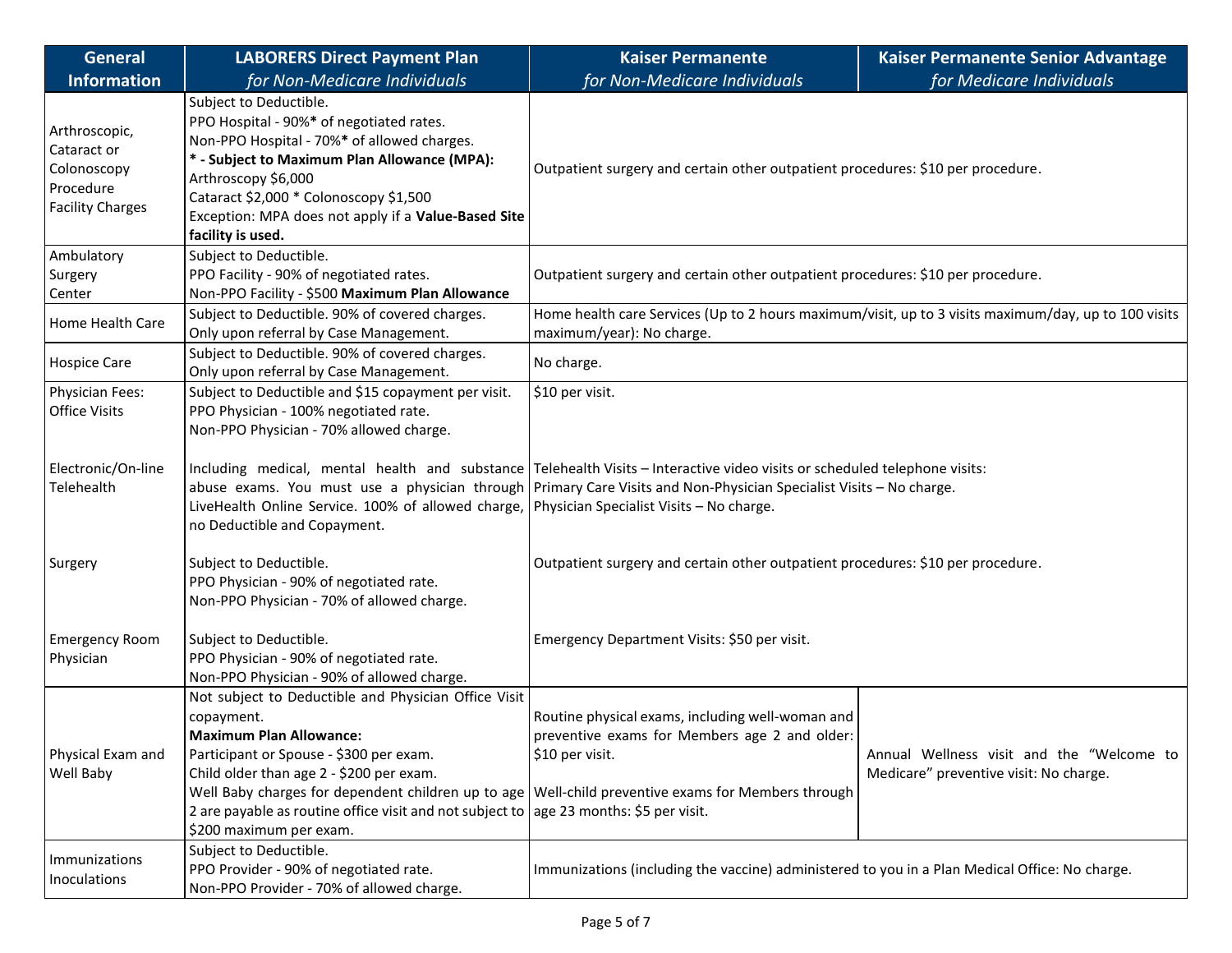| <b>General</b>                                         | <b>LABORERS Direct Payment Plan</b>                                                                                                                                                                                                                                                                                                                                                                | <b>Kaiser Permanente</b>                                                                                                                                                                                                                                                                                                                                                   | <b>Kaiser Permanente Senior Advantage</b> |  |
|--------------------------------------------------------|----------------------------------------------------------------------------------------------------------------------------------------------------------------------------------------------------------------------------------------------------------------------------------------------------------------------------------------------------------------------------------------------------|----------------------------------------------------------------------------------------------------------------------------------------------------------------------------------------------------------------------------------------------------------------------------------------------------------------------------------------------------------------------------|-------------------------------------------|--|
| <b>Information</b>                                     | for Non-Medicare Individuals                                                                                                                                                                                                                                                                                                                                                                       | for Non-Medicare Individuals                                                                                                                                                                                                                                                                                                                                               | for Medicare Individuals                  |  |
| Preventive<br>Services                                 | Preventive Services or procedures as identified by<br>Patient Protection and Affordable Care Act of 2010.<br>PPO Providers only - No cost sharing (Deductible,<br>Copayment and Coinsurance) by the Participant,<br>100% payable.<br>Physical Exam, Well Baby, Laboratory or Radiology by<br>Non-PPO Providers will be paid at normal Plan<br>benefits level with cost sharing by the Participant. | Screening and counseling Services when provided during a routine physical exam or a well-child<br>preventive exam, such as obesity counseling, routine vision and hearing screenings, alcohol and<br>substance abuse screenings, health education, depression screening, and developmental screenings to<br>diagnose and assess potential developmental delays: No charge. |                                           |  |
| Substance Abuse<br>Outpatient                          | Subject to Deductible and \$15 copayment per visit.<br>PPO Physician - 100% of negotiated rate.<br>Non-PPO Physician - 70% allowed charge.                                                                                                                                                                                                                                                         | Inpatient detoxification: No charge.<br>Individual outpatient substance use disorder evaluation and treatment: \$10 per visit.<br>Group outpatient substance use disorder treatment: \$5 per visit.                                                                                                                                                                        |                                           |  |
| Mental Health<br>Outpatient                            | Subject to Deductible and \$15 copayment per visit.<br>PPO Physician - 100% negotiated rate.<br>Non-PPO Physician - 70% allowed charge.                                                                                                                                                                                                                                                            | Inpatient psychiatric hospitalization: No charge.<br>Individual outpatient mental health evaluation and treatment: \$10 per visit.<br>Group outpatient mental health treatment: \$5 per visit.                                                                                                                                                                             |                                           |  |
| Smoking<br>Cessation                                   | Subject to Deductible and \$15 copayment per visit.<br>PPO Physician - 100% negotiated rate.<br>Non-PPO Physician - 70% allowed charge.                                                                                                                                                                                                                                                            | Individual counseling during an office visit related to smoking cessation: No charge.                                                                                                                                                                                                                                                                                      |                                           |  |
| Lab Test, X-Ray,<br>MRI, CT Scan                       | Subject to Deductible.<br>PPO Provider - 90% of negotiated rate.<br>Non-PPO Provider - 70% of allowed charge.                                                                                                                                                                                                                                                                                      | No charge.                                                                                                                                                                                                                                                                                                                                                                 |                                           |  |
| Chiropractic<br><b>Benefits</b>                        | Subject to Deductible. Maximum Plan Allowance:<br>Up to 20 visits per Plan Year.<br>PPO Provider - 100% of negotiated rate.<br>Non-PPO Provider - 70% of allowed charge.                                                                                                                                                                                                                           | Not covered.                                                                                                                                                                                                                                                                                                                                                               |                                           |  |
| Physical Therapy                                       | Subject to Deductible.<br>PPO Provider - 90% of negotiated rate.<br>Non-PPO Provider - 70% of allowed charge.                                                                                                                                                                                                                                                                                      | Outpatient physical, occupational, and speech therapy: Individual \$10 per visit, Group \$5 per visit<br>Physical, occupational, and speech therapy provided in an organized, multidisciplinary rehabilitation<br>day-treatment program: \$10 per day.                                                                                                                     |                                           |  |
| <b>Nutritional Health</b><br><b>Dietary Counseling</b> | Subject to Deductible. Subject to \$15 Physician Office<br>Visit copayment if billed as office visit.<br>PPO Provider - 90% of negotiated rate. 100% for<br>office visit.<br>Non-PPO Provider - 70% of allowed charge.                                                                                                                                                                             | Covered health education programs, which may include programs provided online and counseling over<br>the phone: No charge.                                                                                                                                                                                                                                                 |                                           |  |
| Durable Medical<br>Equipment                           | Subject to Deductible. Rx required from a physician.<br>PPO Provider - 90% of negotiated rate.<br>Non-PPO Provider - 70% of allowed charge.                                                                                                                                                                                                                                                        | Covered durable medical equipment for home use: No charge.                                                                                                                                                                                                                                                                                                                 |                                           |  |
| Ambulance                                              | Subject to Deductible.<br>Air ambulance covered if life threatening condition.<br>PPO Provider - 90% of negotiated rate.<br>Non-PPO Provider - 70% of allowed charge or 90% if<br>life threatening condition.                                                                                                                                                                                      | No charge.                                                                                                                                                                                                                                                                                                                                                                 |                                           |  |
| <b>Hearing Aids</b><br>Device                          | Subject to Deductible. Maximum Plan Allowance:<br>\$1,200 per ear/device per 36 months.                                                                                                                                                                                                                                                                                                            | Hearing aid(s), including, fitting, counseling, adjustment, cleaning, and inspection: Not covered.<br>Hearing exams with an audiologist to determine the need for hearing correction: \$10 per visit.                                                                                                                                                                      |                                           |  |